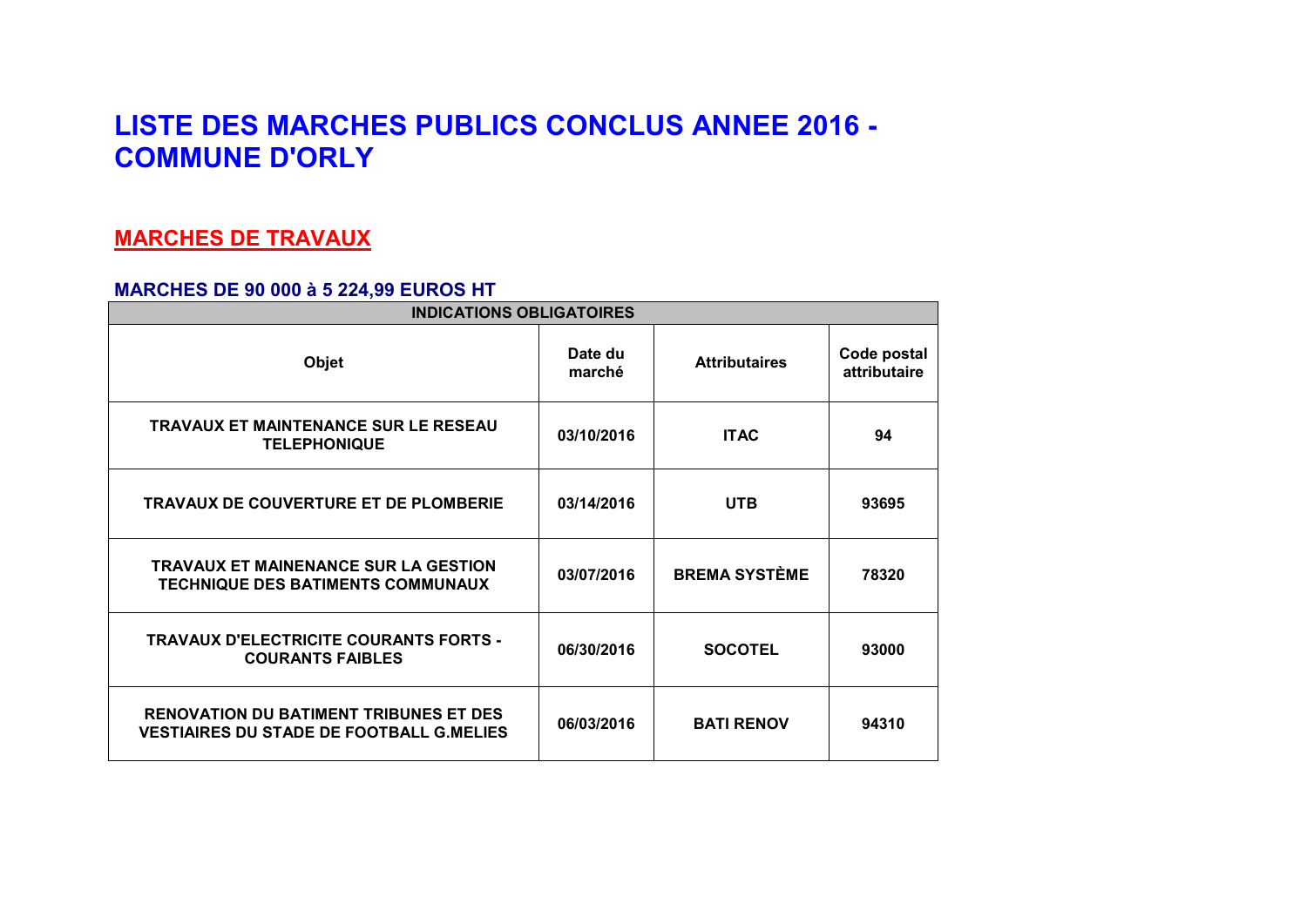| <b>AMENAGEMENT DU CLOS PANTIN</b>                   | 03/08/2016 | <b>SRT</b>           | 91480 |
|-----------------------------------------------------|------------|----------------------|-------|
| <b>REHABILITATION DU STADE DE FOOTBALL G.MELIES</b> | 06/03/2016 | <b>TARVEL</b>        | 69740 |
| <b>TRAVAUX DE CLOTURE ET DE SERRUERIE</b>           | 18/0/2016  | <b>CLOTURES AC2D</b> | 94290 |

# **MARCHES DE FOURNITURES**

### **MARCHES DE 25 000 à 89 999,99 EUROS HT**

| <b>INDICATIONS OBLIGATOIRES</b>                                                                     |                   |                                                                             |                             |
|-----------------------------------------------------------------------------------------------------|-------------------|-----------------------------------------------------------------------------|-----------------------------|
| Objet                                                                                               | Date du<br>marché | <b>Attributaires</b>                                                        | Code postal<br>attributaire |
| <b>CONFECTION LIVRAISON DES REPAS CRECHES POUR</b><br>LES STRUCTURES D'ACCUEIL DE LA PETITE ENFANCE | 12/28/2016        | <b>ELIOR</b><br><b>RESTAURATION</b><br><b>ENSEIGNEMENT/</b><br><b>ELRES</b> | 92032                       |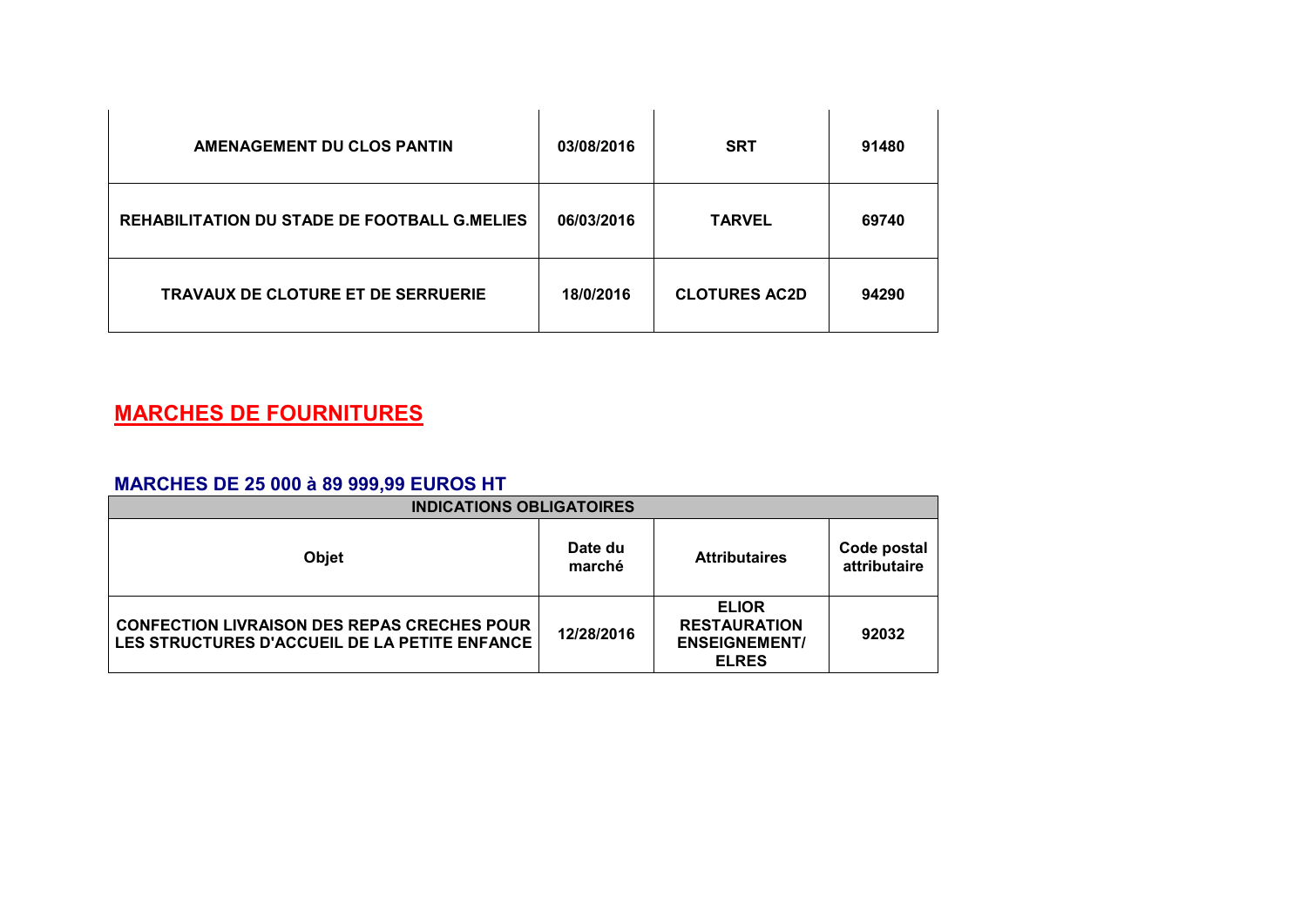### **MARCHES DE 209 000 EUROS HT ET PLUS**

| <b>INDICATIONS OBLIGATOIRES</b>                                                           |                   |                                                                   |                             |
|-------------------------------------------------------------------------------------------|-------------------|-------------------------------------------------------------------|-----------------------------|
| Objet                                                                                     | Date du<br>marché | <b>Attributaires</b>                                              | Code postal<br>attributaire |
| <b>MATERIAUX ET FOURNITURES DIVERSES POUR LE</b><br><b>BATIMENT - LOT 1 MENUISERIE</b>    | 04/05/16          | <b>GROUPE RATHEAU</b>                                             | 93166                       |
| <b>MATERIAUX ET FOURNITURES DIVERSES POUR LE</b><br><b>BATIMENT - LOT 2 SERRURERIE</b>    | 04/05/16          | <b>LEGALLAIS</b>                                                  | 14200                       |
| <b>MATERIAUX ET FOURNITURES DIVERSES POUR LE</b><br><b>BATIMENT - LOT 3 METALLERIE</b>    | 04/05/16          | <b>DESCOURS ET</b><br><b>CABAUD</b>                               | 94380                       |
| <b>MATERIAUX ET FOURNITURES DIVERSES POUR LE</b><br><b>BATIMENT - LOT 4 PEINTURE</b>      | 04/05/16          | <b>DECO SPHERE</b>                                                | 94210                       |
| <b>MATERIAUX ET FOURNITURES DIVERSES POUR LE</b><br><b>BATIMENT - LOT 5 ELECTRICITE</b>   | 04/05/16          | <b>REXEL FRANCE -</b><br><b>MAGELEC - NOLLE</b><br><b>ET FILS</b> | 75838 -<br>95870 -<br>76600 |
| <b>MATERIAUX ET FOURNITURES DIVERSES POUR LE</b><br><b>BATIMENT - LOT 6 PLOMBERIE</b>     | 04/05/16          | <b>LEGALLAIS</b>                                                  | 14200                       |
| <b>MATERIAUX ET FOURNITURES DIVERSES POUR LE</b><br><b>BATIMENT - LOT 7 MACONNERIE</b>    | 04/05/16          | <b>MORANGIS POINT P</b>                                           | 91420                       |
| <b>MATERIAUX ET FOURNITURES DIVERSES POUR LE</b><br><b>BATIMENT - LOT 9 QUINCAILLERIE</b> | 04/05/16          | <b>LEGALLAIS</b>                                                  | 14200                       |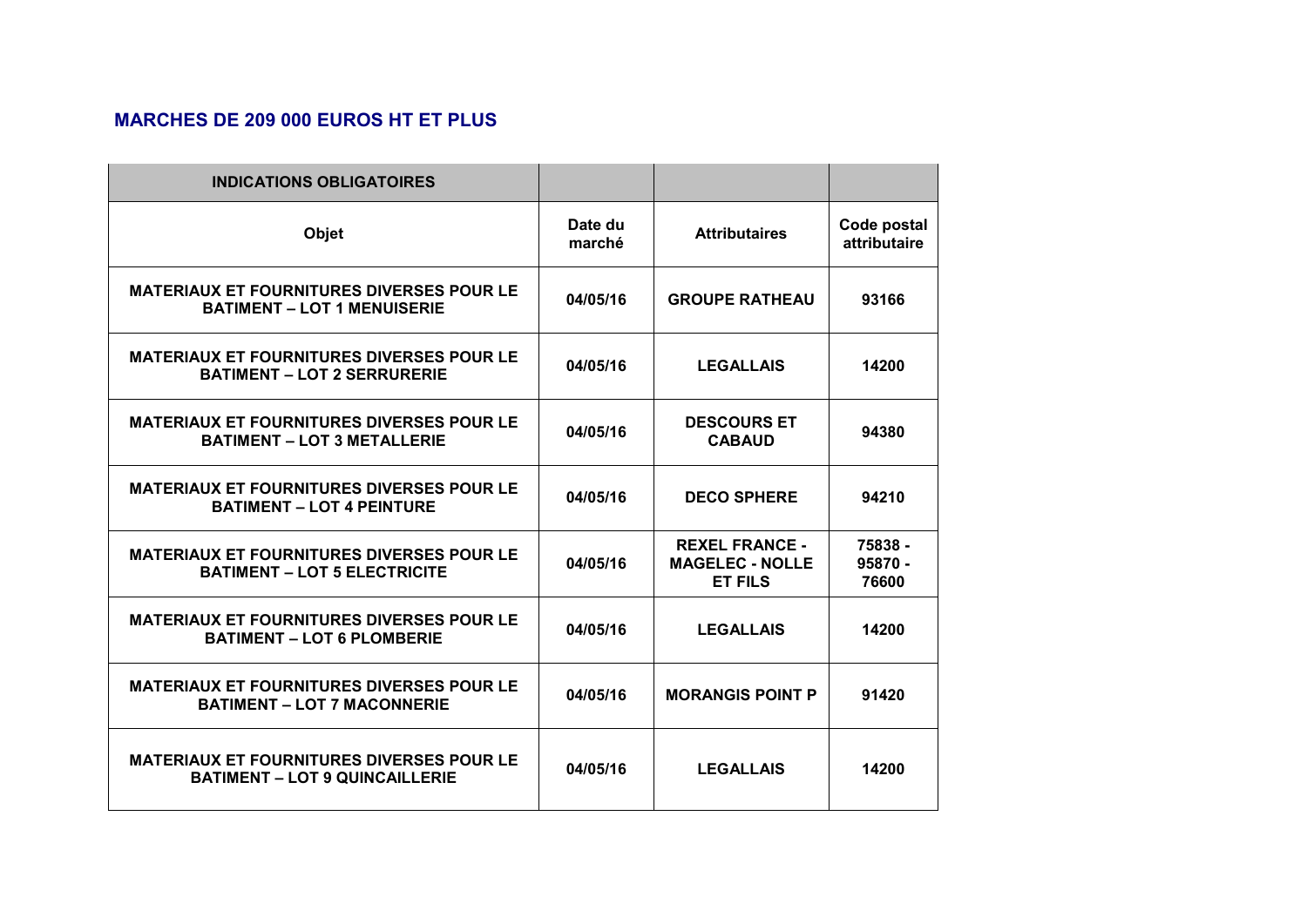| <b>FOURNITURE ET LIVRAISON DE VEGETAUX ET</b><br><b>D'EXECUTION DES ANNEXES - LOT 1 ARBRES</b><br><b>FEUILLES CONFERES FRUITIERS</b>                                                                   | 05/02/16 | <b>VICQ ARBOR SA</b>                        | 59970   |
|--------------------------------------------------------------------------------------------------------------------------------------------------------------------------------------------------------|----------|---------------------------------------------|---------|
| <b>FOURNITURE ET LIVRAISON DE VEGETAUX ET</b><br><b>D'EXECUTION DES ANNEXES - LOT 2 ARBUSTES</b><br><b>TOUS TYPES</b>                                                                                  | 05/02/16 | <b>PEPINIERES</b><br><b>FRANCILIENNES</b>   | 95500   |
| <b>FOURNITURE ET LIVRAISON DE VEGETAUX ET</b><br><b>D'EXECUTION DES ANNEXES - LOT 3 PLANTES</b><br>ACQUATIQUES, AOMATIQUES, GRAMINEES,<br><b>FOUGERES, VIVACES</b>                                     | 05/02/16 | <b>SARL BARRAULT</b><br><b>HORTICULTURE</b> | 49170   |
| <b>FOURNITURE ET LIVRAISON DE VEGETAUX ET</b><br><b>D'EXECUTION DES ANNES - LOT 4 PLANTES</b><br>ANNUELLES, BISANNUELLES, CHRYSANTHEMES,<br>MISE EN CULTURE DE JARDINIERES ET DE<br><b>SUSPENSIONS</b> | 05/02/16 | <b>HORTICOLE VIET</b>                       | 77178   |
| <b>FOURNITURE ET LIVRAISON DE VEGETAUX ET</b><br><b>D'EXECUTION DES ANNEXES - LOT 7 SAPINS COUPES</b>                                                                                                  | 05/02/16 | <b>ABIES DECOR</b>                          | 89120   |
| <b>FOURNITURE ET LIVRAISON DE VEGETAUX ET</b><br><b>D'EXECUTION DES ANNEXES - LOT 5 PLANTES A</b><br><b>BULBES TOUS TYPES</b>                                                                          | 05/02/16 | <b>VERVER EXPORT</b>                        | 1645 VM |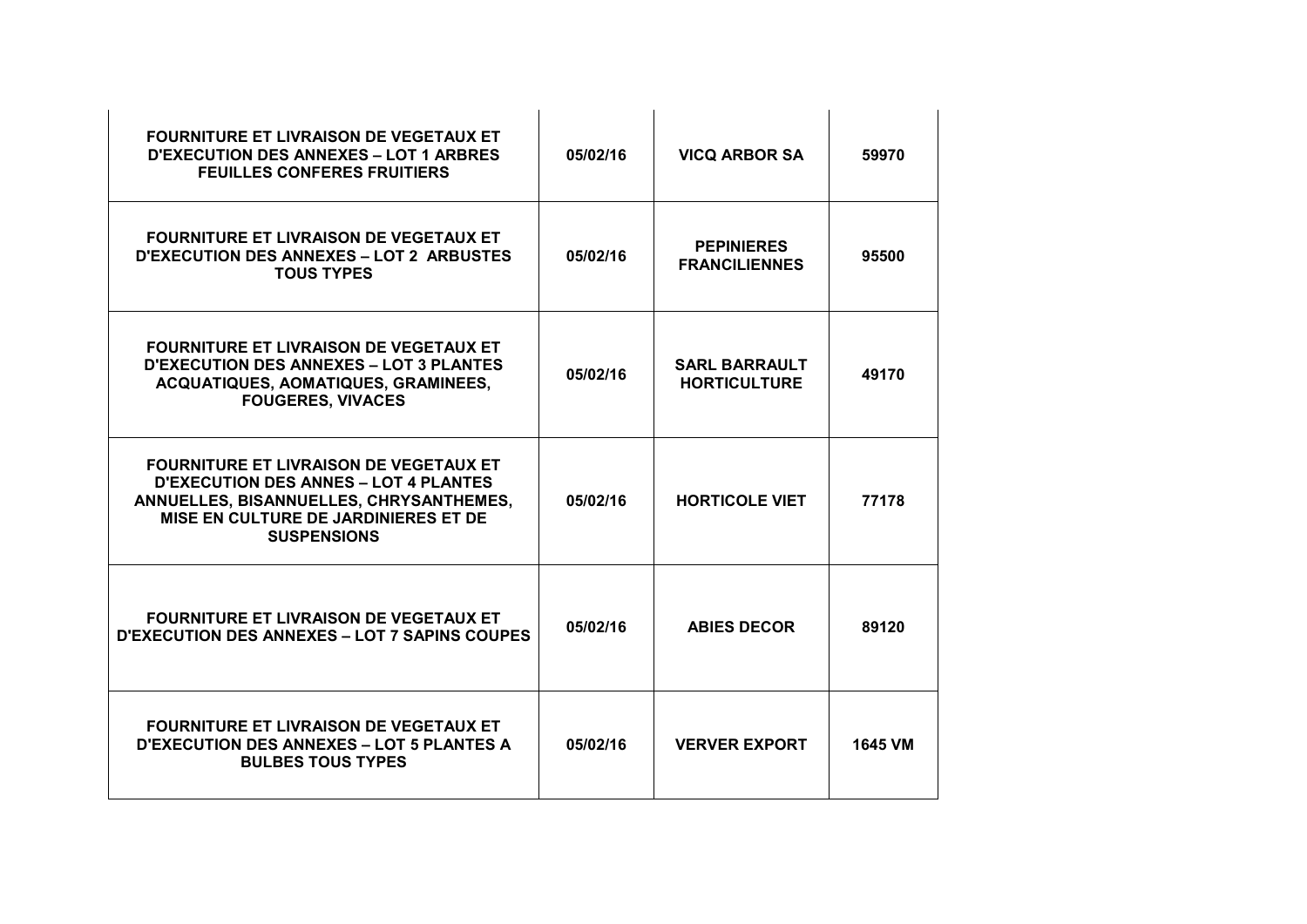# **MARCHES DE SERVICES**

### **MARCHES DE 25 000 à 89 999,99 EUROS HT**

| <b>INDICATIONS OBLIGATOIRES</b>                                                                                                                                                            |                   |                         |                             |  |
|--------------------------------------------------------------------------------------------------------------------------------------------------------------------------------------------|-------------------|-------------------------|-----------------------------|--|
| Objet                                                                                                                                                                                      | Date du<br>marché | <b>Attributaires</b>    | Code postal<br>attributaire |  |
| <b>PRESTATIONS TRAITEUR BANQUET DES RETRAITES</b>                                                                                                                                          | 19/12/2019        | <b>GAULTIER EVENTS</b>  | 75017                       |  |
| SURVEILLANCE QUALITE DE L'AIR DANS LES LIEUX<br>ACCEUILLANT DES ENFANTS DE PLUS DE 6 ANS                                                                                                   | 16/06/2016        | <b>APAVE PARISIENNE</b> | 75854                       |  |
| <b>MISSION D'ORDONNANCEMENT PILOTAGE ET</b><br><b>COORDINATION DE TRAVAUX</b>                                                                                                              | 08/11/16          | <b>GLOBAL SAS</b>       | 69300                       |  |
| <b>FOURNITURE INSTALLATION ET MAINTENANCE DE LA</b><br>TECHNOLOGIE RFID POUR L'IDENTIFICATION,LA<br><b>PROTECTION ANTIVOL DES DOCUMENTS DE LA</b><br><b>MEDIATHEQUE DE LA VILLE D'ORLY</b> | 29/08/2016        | <b>NEDAP FRANCE</b>     | 95611                       |  |